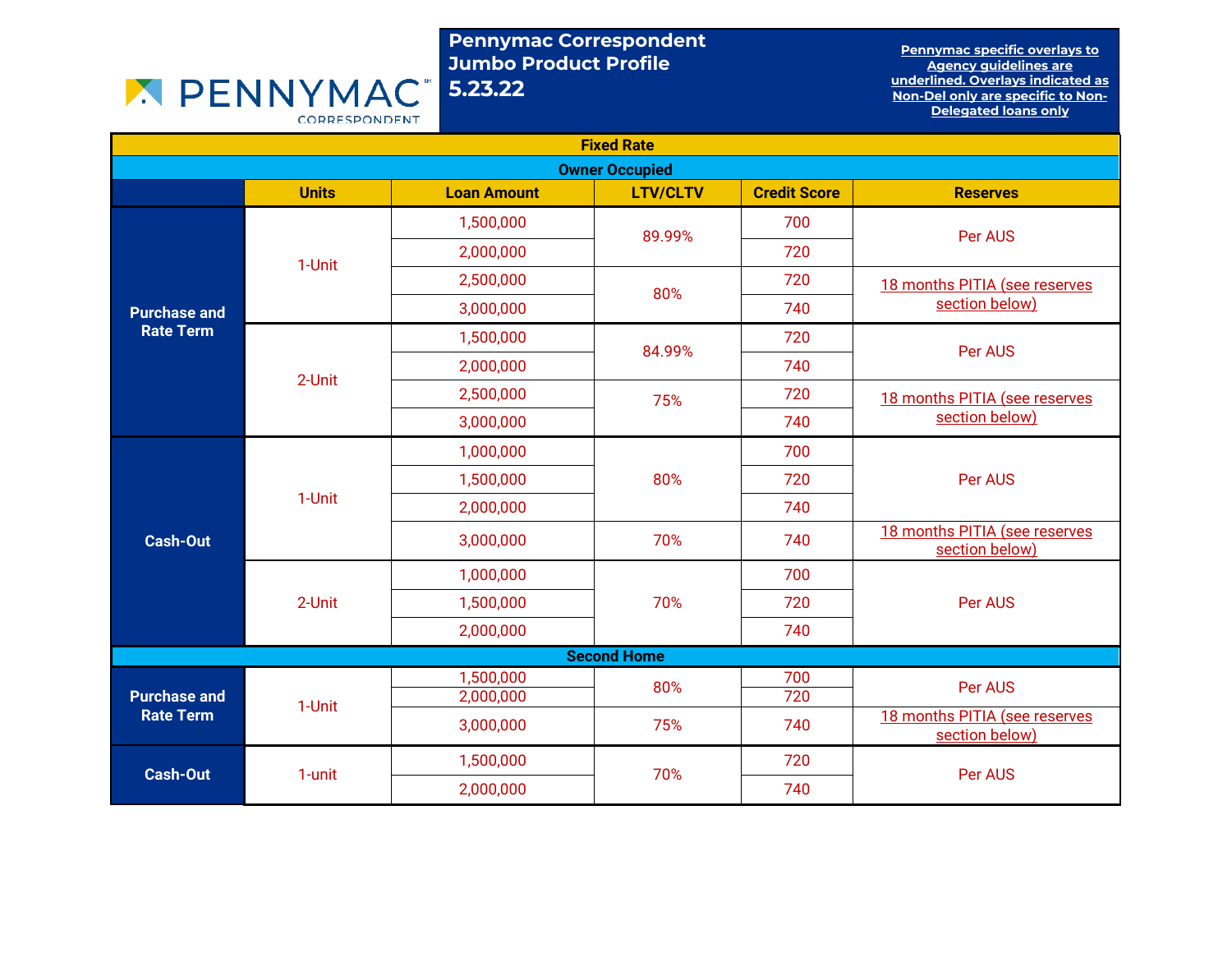| <b>Fixed Rate</b>                       |                            |                                     |                 |                     |                                                 |
|-----------------------------------------|----------------------------|-------------------------------------|-----------------|---------------------|-------------------------------------------------|
| <b>Investment Property</b>              |                            |                                     |                 |                     |                                                 |
|                                         | <b>Units</b>               | <b>Loan Amount</b>                  | <b>LTV/CLTV</b> | <b>Credit Score</b> | <b>Reserves</b>                                 |
|                                         | 1-Unit<br>Purchase         | 1,000,000<br>1,500,000<br>2,000,000 | 80%             | 700<br>720<br>740   | Per AUS                                         |
|                                         |                            | 2,500,000                           | 75%             | 740                 | 18 months PITIA (see reserves<br>section below) |
| <b>Purchase and</b><br><b>Rate Term</b> | 1-Unit<br><b>Rate Term</b> | 1,000,000<br>1,500,000              | 75%             | 700<br>720          | Per AUS                                         |
|                                         |                            | 2,500,000                           |                 | 740                 | 18 months PITIA (see reserves<br>section below) |
|                                         | 2-Units                    | 1,000,000<br>1,500,000              | 70%             | 700<br>720          | Per AUS                                         |
|                                         |                            | 2,500,000                           |                 | 740                 | 18 months PITIA (see reserves<br>section below) |
| <b>Cash Out</b>                         | 1-Unit                     | 1,500,000                           | 70%             | 740                 | Per AUS                                         |
|                                         | 2-Unit                     | 1,500,000                           | 65%             | 740                 | Per AUS                                         |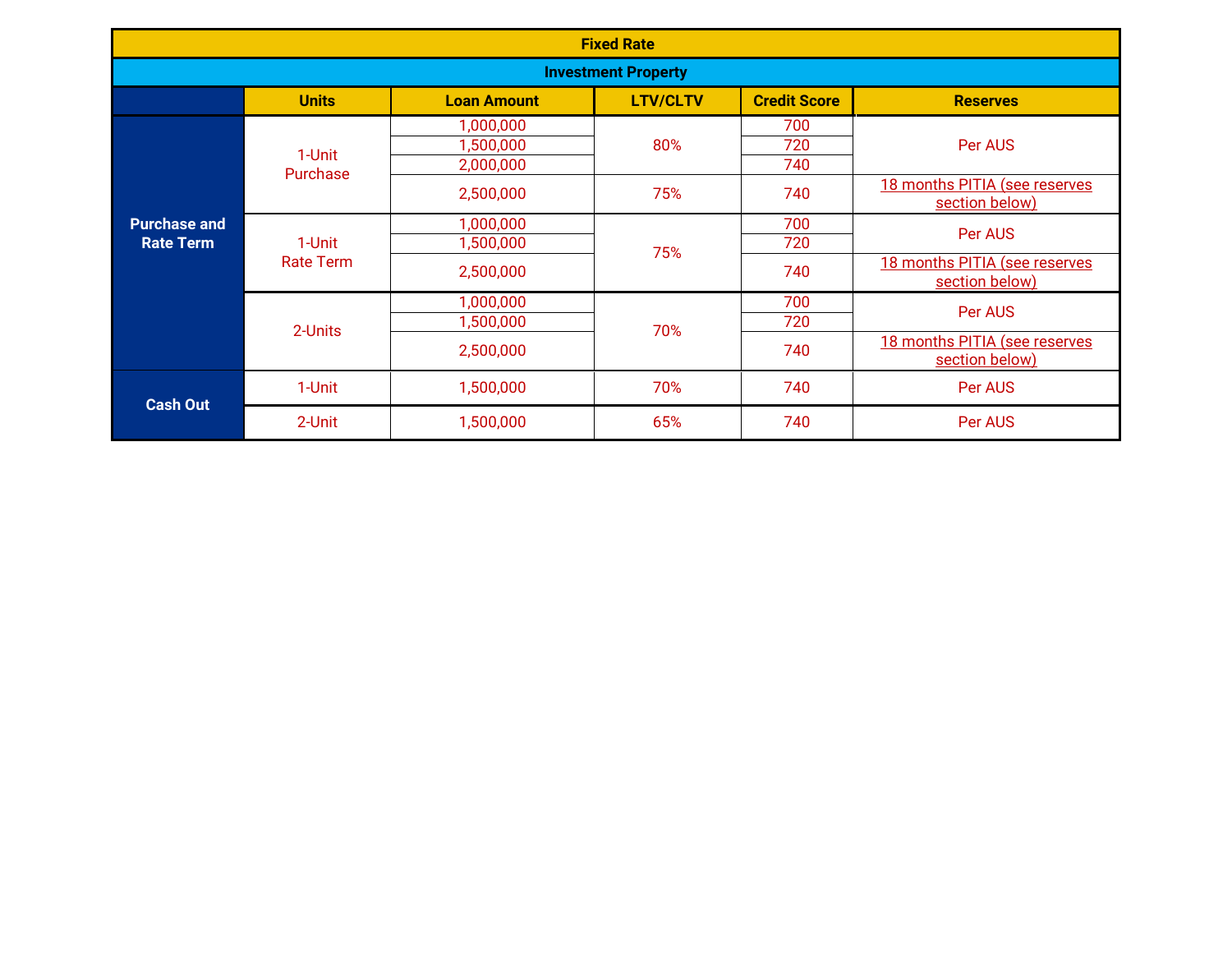|                                                                  | Follow applicable AUS agency guidelines for any issue not addressed below.                                                                                                                                                                                                                                                                                                                                                                                                                                                                                                                                                                                                                                                                                                                                                                                                                                                                                                                                                                                                                     |
|------------------------------------------------------------------|------------------------------------------------------------------------------------------------------------------------------------------------------------------------------------------------------------------------------------------------------------------------------------------------------------------------------------------------------------------------------------------------------------------------------------------------------------------------------------------------------------------------------------------------------------------------------------------------------------------------------------------------------------------------------------------------------------------------------------------------------------------------------------------------------------------------------------------------------------------------------------------------------------------------------------------------------------------------------------------------------------------------------------------------------------------------------------------------|
| Ability To Repay and<br><b>Qualified Mortgage</b><br><b>Rule</b> | All loans must meet the Ability to Repay and Qualified Mortgage, including Safe Harbor Verification, provisions of the Dodd-Frank Act.                                                                                                                                                                                                                                                                                                                                                                                                                                                                                                                                                                                                                                                                                                                                                                                                                                                                                                                                                         |
| Age of Documents                                                 | For new and existing construction, credit documents must be no more than 4 months old (DU) or 120 days (LPA) on the date the<br>$\bullet$<br>note is signed, including credit reports and employment, income and asset documents.<br>Preliminary Title Policies must be no more than 180 days old on the date the note is signed.<br>$\bullet$                                                                                                                                                                                                                                                                                                                                                                                                                                                                                                                                                                                                                                                                                                                                                 |
| Appraisals                                                       | One full appraisal for loan amounts $\leq$ \$2,000,000<br>$\bullet$<br>Two full appraisals for loan amounts > \$2,000,000<br>$\bullet$<br>Property inspection waivers are not eligible<br>$\bullet$<br>Unpermitted additions are not eligible<br>$\bullet$<br>Accessory units are acceptable when fully permitted and comply with zoning. Similar comps must be provided.<br>$\bullet$<br>Properties with evidence of commercial production of marijuana, including but not limited to grow rooms, or hydroponic<br>$\bullet$<br>equipment, are ineligible.<br>Properties with solar panels are eligible. Follow applicable Agency guidelines.<br>$\bullet$                                                                                                                                                                                                                                                                                                                                                                                                                                    |
| <b>AUS</b>                                                       | Loans must be underwritten through DU or LPA. Approve/Ineligible or Accept Ineligible due to loan amount only.<br>$\bullet$<br>Manual UW is not permitted.<br>$\bullet$                                                                                                                                                                                                                                                                                                                                                                                                                                                                                                                                                                                                                                                                                                                                                                                                                                                                                                                        |
| <b>Borrower Eligibility</b>                                      | U.S. citizens<br>$\bullet$<br>Permanent resident aliens, with proof of lawful permanent residence<br>Nonpermanent resident alien immigrants with proof of lawful residence<br>$\bullet$<br>See Pennymac Non-US Citizen for Documentation Requirements<br>$\bullet$<br>Foreign Nationals are not eligible<br>All borrowers must have a valid Social Security Number<br>$\bullet$<br>Non-occupant co-borrowers must share a relationship meeting gift donor under applicable Agency guidelines.<br>$\bullet$                                                                                                                                                                                                                                                                                                                                                                                                                                                                                                                                                                                     |
| <b>Credit</b>                                                    | Fraud Report (e.g. DataVerify or Fraudquard) required<br>$\bullet$<br>Any potential findings must be satisfactorily cleared prior to close.<br>$\circ$<br>All borrowers must have a credit score meeting the requirements in the grid at the top.<br>$\bullet$<br>No credit bureaus may be frozen. Borrowers must unfreeze all bureaus and the AUS rerun with updated credit.<br>Current Housing Payment, applicable when the payment for the primary residence for any borrower is not reported on credit (e.g.,<br>renting primary and the subject is 2nd/NOO):<br>When the payment is not reported on the credit report, provide third party verification of payment amount.<br>$\circ$<br>If living rent free, a rent free letter from landlord or person obligated on lease required.<br>Contingent liabilities, including liabilities paid by the borrower's business, may be excluded in accordance with Agency<br>quidelines.<br>Non-Del Only: Installment debt must be paid in full to be excluded. Borrowers may not pay down installment debts to less than<br>10 months to exclude |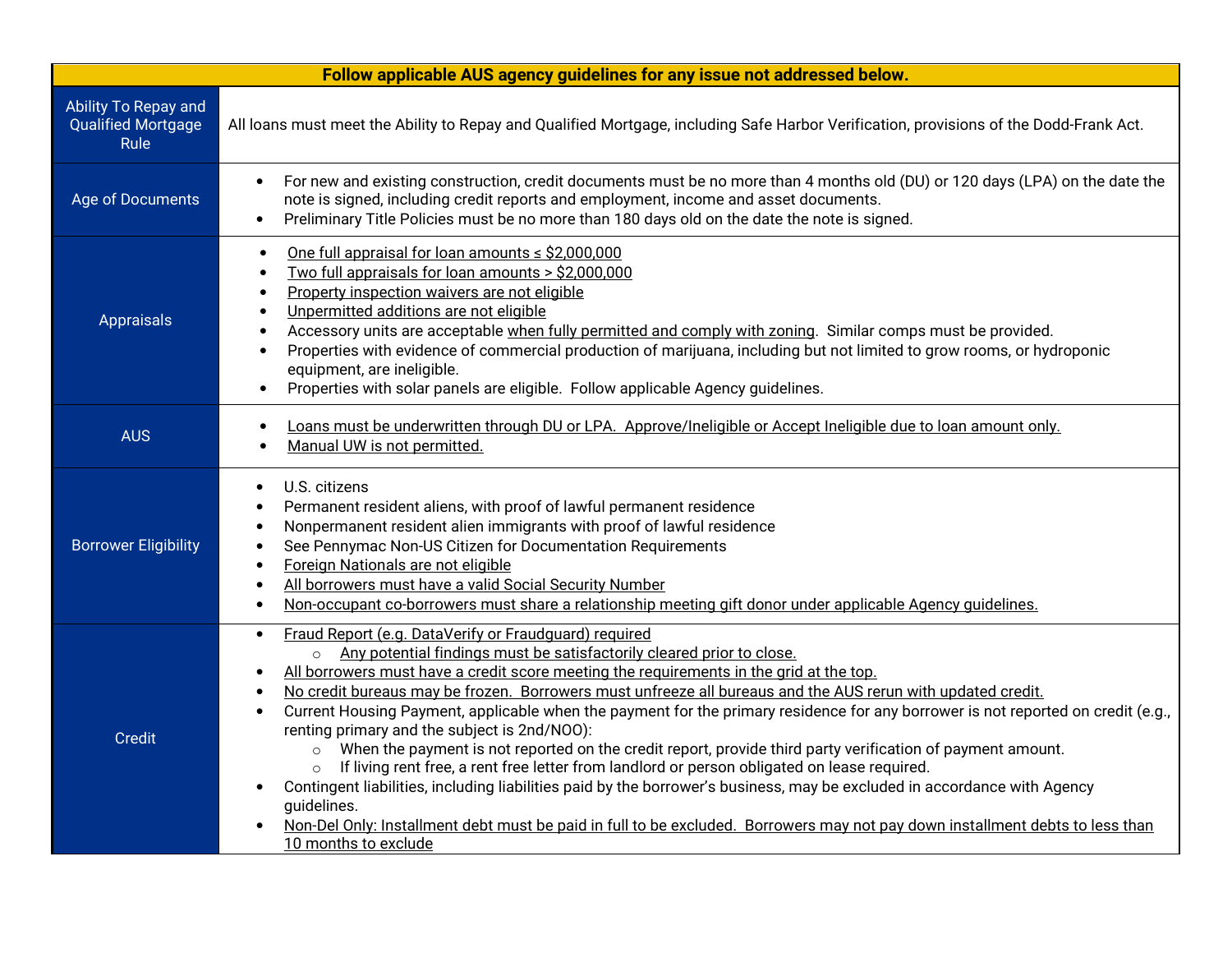| Condominiums           | Condos must be Agency warrantable. Full, Limited/Streamlined reviews are acceptable<br>$\bullet$<br>Limited Review allowed in accordance with Agency guidelines. Any reduction in LTV required for limited/streamlined review<br>$\bullet$<br>based on occupancy is applicable.<br>Projects in which the HOA is named as a party to pending litigation, or for which the project sponsor or developer is named as a<br>$\bullet$<br>party to pending litigation that relates to the safety, structural soundness, habitability, or functional use of the project are<br>ineligible.<br>Projects with pending litigation that involves minor matters with no impact on the safety, structural soundness, habitability, or<br>$\bullet$<br>functional use of the project, may be eligible if the litigation meets applicable Agency requirements for minor matters.<br>Florida Condos are allowed in accordance with the underlying AUS Agency requirements.<br>$\bullet$<br>New condos eligible with PERS approval only.<br>$\bullet$ |
|------------------------|--------------------------------------------------------------------------------------------------------------------------------------------------------------------------------------------------------------------------------------------------------------------------------------------------------------------------------------------------------------------------------------------------------------------------------------------------------------------------------------------------------------------------------------------------------------------------------------------------------------------------------------------------------------------------------------------------------------------------------------------------------------------------------------------------------------------------------------------------------------------------------------------------------------------------------------------------------------------------------------------------------------------------------------|
| Derogatory Credit      | Minimum 7 year seasoning on all major derogatory credit events including bankruptcy (7, 11, 13) multiple bankruptcies,<br>$\bullet$<br>foreclosures, Deed-in-Lieu of Foreclosure, Pre-foreclosure Sale (Short Sale), Mortgage Charge-Off<br>Forbearance: 6 months timely consecutive payments post forbearance required.<br>$\bullet$<br>Modifications: 6 months timely consecutive payments post forbearance required. The trial payment plan may be included in<br>$\bullet$<br>seasoning if the final modification payment is the same as the trial.                                                                                                                                                                                                                                                                                                                                                                                                                                                                              |
| <b>Disaster Policy</b> | Pennymac may require a post-disaster inspection when the appraisal occurred before the incident end date of the disaster. See<br>$\bullet$<br>Pennymac disaster policy located in the Seller's Guide for full details.<br>Non-Del Only: Disaster inspections may not be completed by the Lender. Acceptable inspection providers include, but are not<br>$\bullet$<br>limited to, the original appraiser or a post-disaster inspection company.                                                                                                                                                                                                                                                                                                                                                                                                                                                                                                                                                                                      |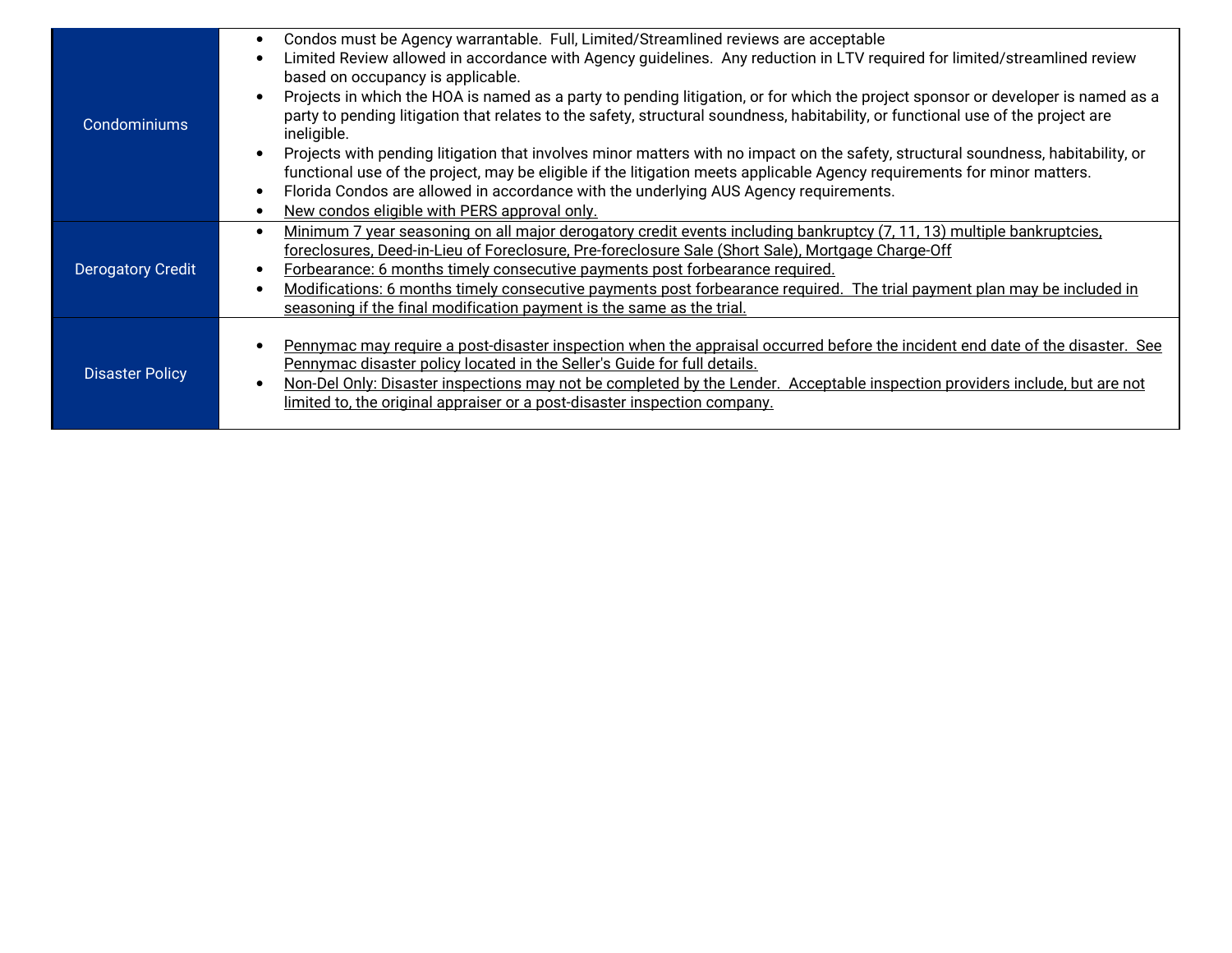| Documentation:<br><b>Income and Assets</b> | Determined by AUS<br>All income and asset documentation provided will be analyzed, regardless of what the AUS requires.<br>LoanBeam income calculation is acceptable per Agency guidelines, however, R&W relief offered by the AUS is not applicable<br>$\bullet$<br>Non-Del: Handwritten verification documents including, Verification of Mortgages (VOM) or Verification of Rents (VOR), are not<br>eligible<br>Private mortgages may be verified with cancelled checks or bank statements<br>$\bullet$<br>Fannie Mae Day 1 Certainty or Freddie Mac Asset Income Modeler (AIM) relief is not applicable.<br>$\bullet$<br>Income or assets derived from the following sources are ineligible for qualifying:<br>The production or sale of marijuana<br>$\circ$<br>Bitcoin or other cryptocurrencies<br>$\circ$<br>Capital gains income is not allowed. Capital gains losses do not need to be included.<br>$\circ$<br>Business assets are eligible for down payment and closing costs in accordance with Agency guidelines<br>No more than two years may be on a tax repayment plan<br>$\bullet$<br>Gifts of equity are not eligible<br>DU: When using employment related assets to qualify, the net documented assets must be discounted by 30%.<br>LPA:<br>Non-taxable income must be documented as non-taxable when grossing up.<br>$\circ$<br>Gifts must be from a related party as defined by Freddie Mac. Wedding gifts may not be used to qualify.<br>$\circ$<br>Current Housing Payment for Non-Occupant Borrowers and 2 <sup>nd</sup> Home/Investment Properties<br>Borrowers must document their current housing expense with one of the following when they do not currently own a primary<br>residence:<br>six months canceled checks or equivalent payment source;<br>$\circ$<br>six months bank statements reflecting a clear and consistent payment to an organization or individual<br>$\circ$<br>direct verification of rent from a management company or individual landlord; or<br>$\circ$<br>a copy of a current, fully executed lease agreement and two months canceled checks (or equivalent payment source)<br>$\circ$<br>supporting the rental payment amount.<br>Non-occupant co-borrowers must share a relationship meeting gift donor under applicable Agency guidelines.<br>Non-occupant co-borrowers must have a reasonable housing payment. Rent free is not acceptable. |
|--------------------------------------------|-----------------------------------------------------------------------------------------------------------------------------------------------------------------------------------------------------------------------------------------------------------------------------------------------------------------------------------------------------------------------------------------------------------------------------------------------------------------------------------------------------------------------------------------------------------------------------------------------------------------------------------------------------------------------------------------------------------------------------------------------------------------------------------------------------------------------------------------------------------------------------------------------------------------------------------------------------------------------------------------------------------------------------------------------------------------------------------------------------------------------------------------------------------------------------------------------------------------------------------------------------------------------------------------------------------------------------------------------------------------------------------------------------------------------------------------------------------------------------------------------------------------------------------------------------------------------------------------------------------------------------------------------------------------------------------------------------------------------------------------------------------------------------------------------------------------------------------------------------------------------------------------------------------------------------------------------------------------------------------------------------------------------------------------------------------------------------------------------------------------------------------------------------------------------------------------------------------------------------------------------------------------------------------------------------------------------------------------------------------------------------------------------------------|
| <b>Down Payment</b>                        | Employer assistance is acceptable in accordance with Agency guidelines.                                                                                                                                                                                                                                                                                                                                                                                                                                                                                                                                                                                                                                                                                                                                                                                                                                                                                                                                                                                                                                                                                                                                                                                                                                                                                                                                                                                                                                                                                                                                                                                                                                                                                                                                                                                                                                                                                                                                                                                                                                                                                                                                                                                                                                                                                                                                   |
| <b>Assistance</b>                          | Other forms of down payment assistance are ineligible.                                                                                                                                                                                                                                                                                                                                                                                                                                                                                                                                                                                                                                                                                                                                                                                                                                                                                                                                                                                                                                                                                                                                                                                                                                                                                                                                                                                                                                                                                                                                                                                                                                                                                                                                                                                                                                                                                                                                                                                                                                                                                                                                                                                                                                                                                                                                                    |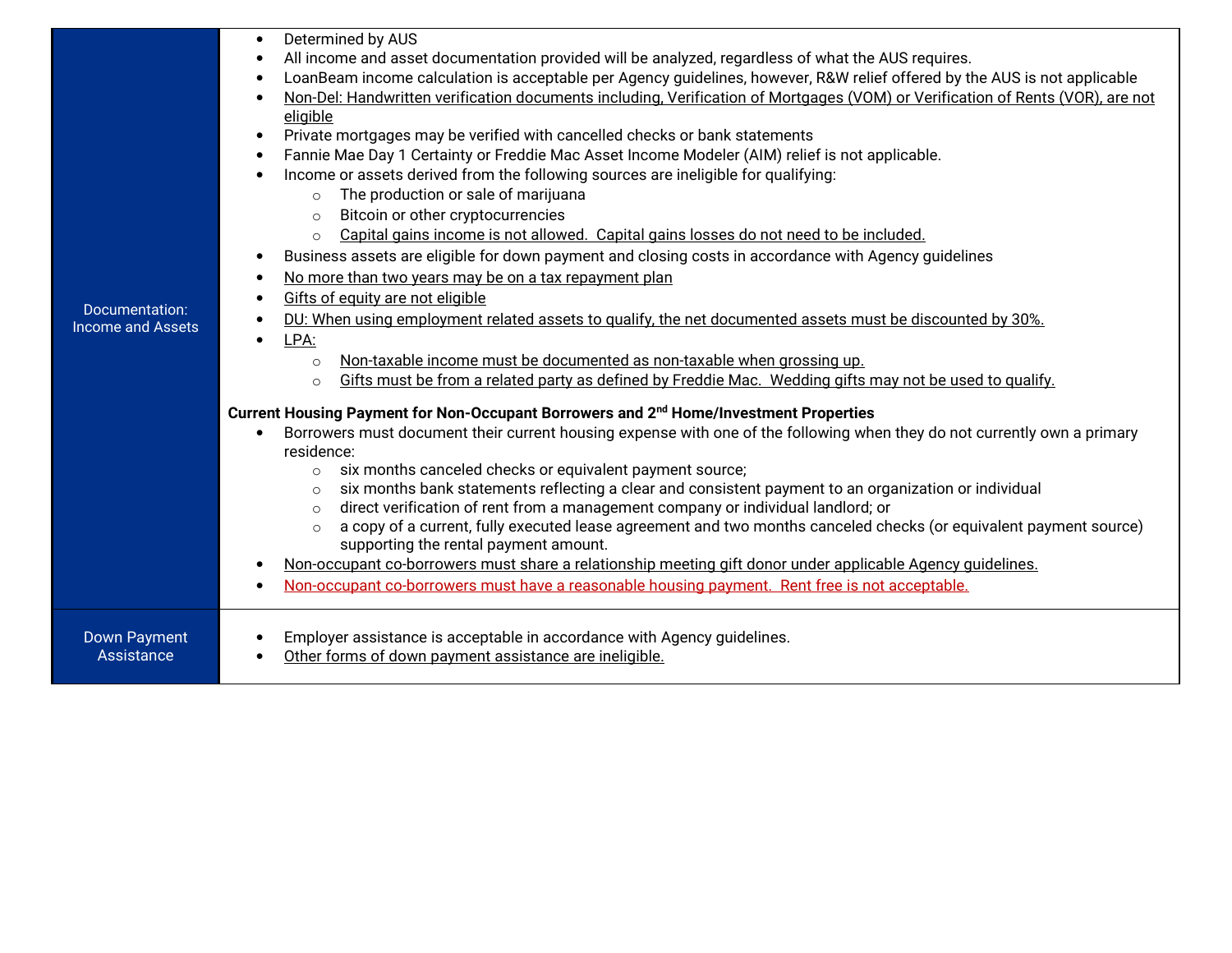|                                   | Fixed Rate 15 to 30 years, odd terms are allowed.<br>$\bullet$                                                                                   |
|-----------------------------------|--------------------------------------------------------------------------------------------------------------------------------------------------|
|                                   | Loans with LTV/CLTV/HCLTV calculated using the "Affordable LTV" (DU) or the alternative LTV (LPA) calculation are ineligible                     |
|                                   | for purchase. Note: On refinances, use of the lower "calculated" value between resale and market value is allowed when resale                    |
|                                   | restrictions survive foreclosure.                                                                                                                |
|                                   | All specialty Agency programs are not eligible, including but not limited to any renovation program, low to moderate income                      |
|                                   | programs, etc.                                                                                                                                   |
| Eligible and Ineligible           | Refinance of construction financing to permanent financing is eligible.<br>$\bullet$                                                             |
| <b>Mortgage Products</b>          | Pools, or other features, constructed by a third party builder/contractor are not eligible for pay off with loan proceeds on<br>$\Omega$         |
| and Features                      | a rate and term                                                                                                                                  |
|                                   | Overages may be included in loan pay off. If reimbursed to the borrower, proof of payment directly to builder must be<br>$\Omega$                |
|                                   | provided.                                                                                                                                        |
|                                   | One Time Close transactions are not eligible<br>$\Omega$                                                                                         |
|                                   | All NOO cash out transactions require a use of funds attestation. Attestation must indicate whether the funds are being used for                 |
|                                   | personal or business purposes. Must be signed and dated by at least one borrower.                                                                |
|                                   | Escrow for taxes and insurance are required above 80% LTV, (90% in CA), or as required by applicable state law.<br>٠                             |
|                                   | Note to first payment date may not exceed 60 days.<br>$\bullet$                                                                                  |
|                                   | For salaried employees the verbal verification of employment must be completed within 10 business days prior to the note date.<br>$\bullet$      |
| Employment/Income<br>Verification | For self-employed borrowers the verbal verification of employment must be completed within 120 days prior to the note date.<br>$\bullet$         |
|                                   | For borrowers in the military, a military Leave and Earnings Statement dated within 30 days prior to the note date is acceptable in<br>$\bullet$ |
|                                   | lieu of a verbal verification of employment.                                                                                                     |
|                                   | Any temporary COVID requirements required by the Agencies must be followed, including but not limited to additional self-<br>$\bullet$           |
|                                   |                                                                                                                                                  |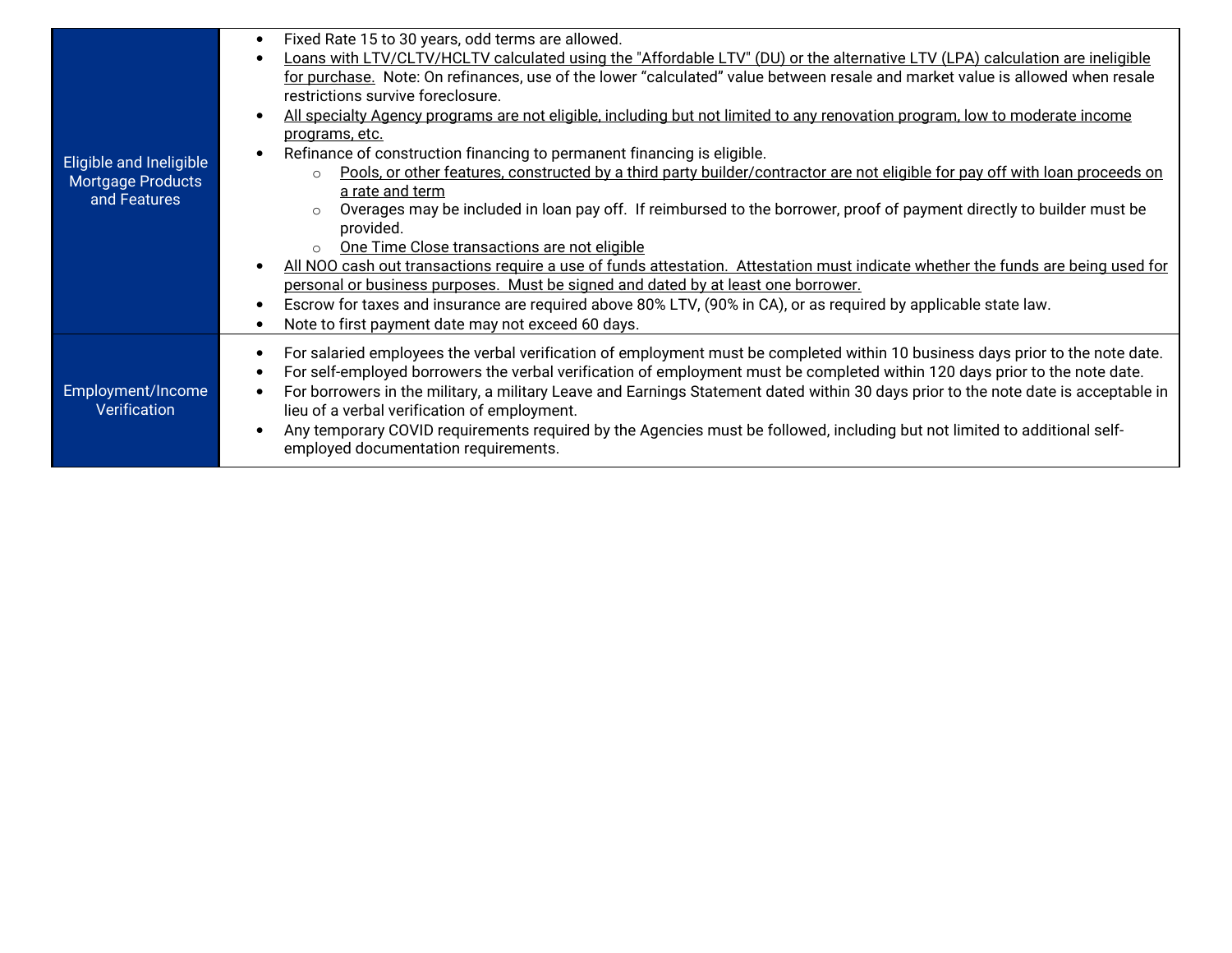| <b>Employment Offers</b><br>or Contracts | Borrowers with employment beginning no more than 90 days after the note date are eligible when:<br>Purchase transaction, principal residence, one-unit property, the borrower is not employed by a family member or by an<br>$\circ$<br>interested party to the transaction, and the borrower is qualified using only fixed based income.<br>Obtain and review the borrower's offer or contract for future employment. The employment offer or contract must<br>$\circ$<br>clearly identify the employer and the borrower, be signed by the employer, and be accepted and signed by the<br>borrower;<br>clearly identify the terms of employment, including position, type and rate of pay, and start date; and<br>be non-contingent. Note: If conditions of employment exist, the lender must confirm prior to closing that all<br>conditions of employment are satisfied either by verbal verification or written documentation. This confirmation<br>must be noted in the mortgage loan file.<br>Start date for employment is no more than 30 days prior to the note date:<br>Employment offer or contract required; and<br>$\circ$<br>Verbal Verification of employment that confirms active employment status<br>Start date is no more than 90 days after the note date<br>Employment offer or contract only<br>$\circ$<br>Document, in addition to the amount of reserves required by the AUS or for the transaction, one of the following:<br>Financial reserves sufficient to cover principal, interest, taxes, insurance, and association dues (PITIA) for the subject<br>$\circ$<br>property for six months; or<br>Financial reserves or current income sufficient to cover the monthly liabilities included in the debt-to-income ratio,<br>$\circ$<br>including the PITIA for the subject property, for the number of months between the note date and the employment start<br>date, plus one. For calculation purposes, consider any portion of a month as a full month.<br>Current income refers to income that is currently being received by the borrower (or co borrower), may or may not be used for<br>qualifying, and may or may not continue after the borrower starts employment under the offer or contract.<br>Current income may be used in lieu of or in addition to financial reserves. For this purpose, the lender may use the amount of<br>income the borrower is expected to receive between the note date and the employment start date.<br>If the current income is not being used for qualifying purposes, it can be documented by the lender using income documentation,<br>$\bullet$<br>such as a paystub, and no verification of employment is required.<br>Fannie Mae Option 1 or Freddie Mac Option 2 are not eligible |
|------------------------------------------|---------------------------------------------------------------------------------------------------------------------------------------------------------------------------------------------------------------------------------------------------------------------------------------------------------------------------------------------------------------------------------------------------------------------------------------------------------------------------------------------------------------------------------------------------------------------------------------------------------------------------------------------------------------------------------------------------------------------------------------------------------------------------------------------------------------------------------------------------------------------------------------------------------------------------------------------------------------------------------------------------------------------------------------------------------------------------------------------------------------------------------------------------------------------------------------------------------------------------------------------------------------------------------------------------------------------------------------------------------------------------------------------------------------------------------------------------------------------------------------------------------------------------------------------------------------------------------------------------------------------------------------------------------------------------------------------------------------------------------------------------------------------------------------------------------------------------------------------------------------------------------------------------------------------------------------------------------------------------------------------------------------------------------------------------------------------------------------------------------------------------------------------------------------------------------------------------------------------------------------------------------------------------------------------------------------------------------------------------------------------------------------------------------------------------------------------------------------------------------------------------------------------------------------------------------------------------------------------------------------------------------------------------------------------------------------------------------------------------------------------------------------|
| <b>Escrow Holdbacks</b>                  | Follow AUS Agency guidelines regarding reason, type of improvements, time to complete, quality, disbursements, and post-<br>٠<br>closing documentation.<br>Post funding step for 1004D confirming completion will be placed on loans where appraisal is "subject to" completion of<br>improvements.<br>Post funding stip for a final title policy endorsement that ensures the priority of the first lien will be placed on loans where the<br>appraisal is "subject to" completion of improvements.<br>A copy of the escrow agreement will be required to show how the escrow account will be managed and how funds will be<br>disbursed.                                                                                                                                                                                                                                                                                                                                                                                                                                                                                                                                                                                                                                                                                                                                                                                                                                                                                                                                                                                                                                                                                                                                                                                                                                                                                                                                                                                                                                                                                                                                                                                                                                                                                                                                                                                                                                                                                                                                                                                                                                                                                                                    |
| Financing<br>Concessions                 | Financing concessions for primary residences and second homes must be within the following allowable percentages:<br>9% of value with LTV/CLTV ratios less than or equal to 75%<br>$\circ$<br>6% of value with LTV/CLTV ratios greater than 75% up to and including 90%<br>$\circ$<br>The maximum financing concession for investment properties is 2% of value regardless of the LTV ratio<br>$\circ$<br>Value is the lesser of the sales price or appraised value                                                                                                                                                                                                                                                                                                                                                                                                                                                                                                                                                                                                                                                                                                                                                                                                                                                                                                                                                                                                                                                                                                                                                                                                                                                                                                                                                                                                                                                                                                                                                                                                                                                                                                                                                                                                                                                                                                                                                                                                                                                                                                                                                                                                                                                                                           |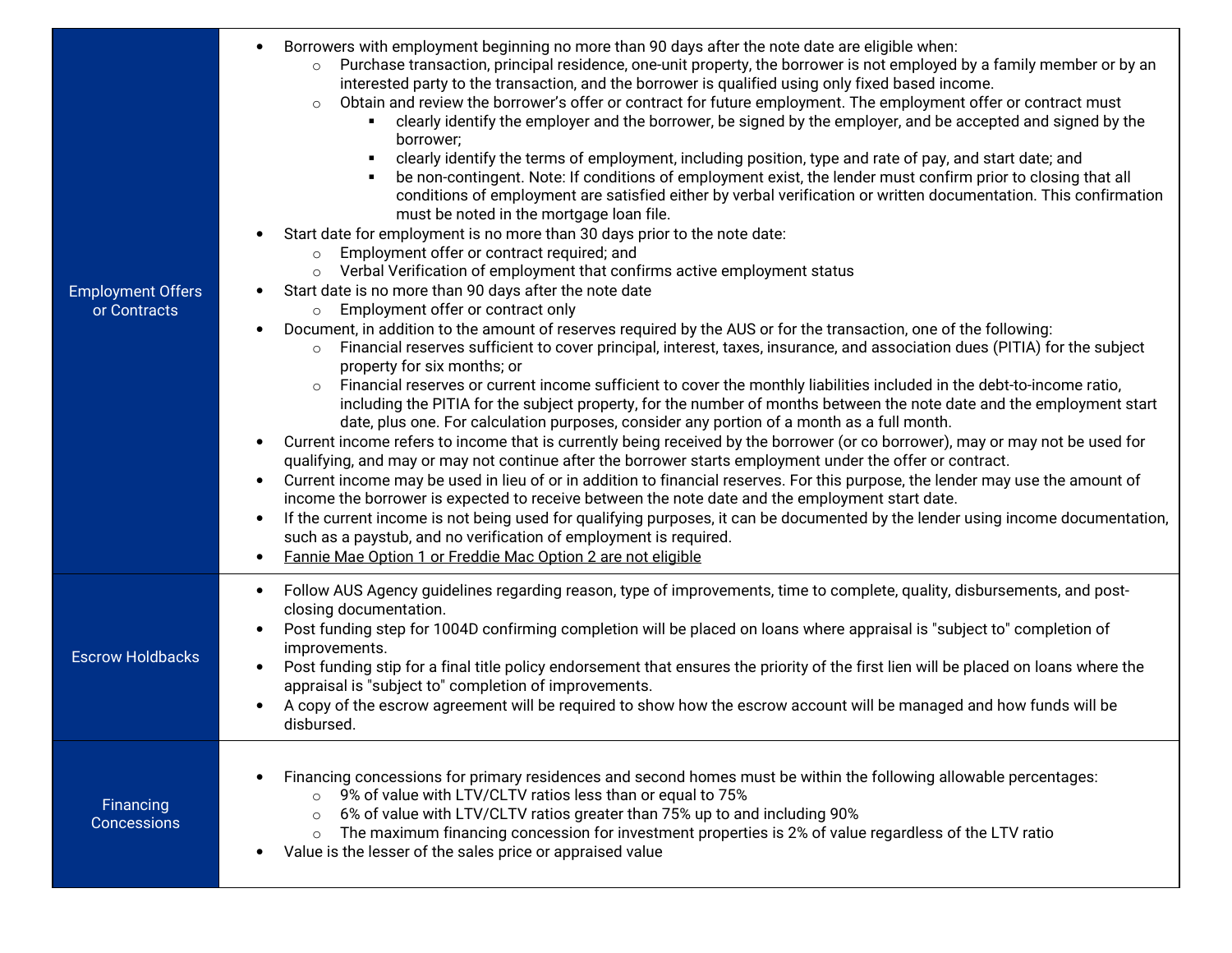| <b>Gift Funds</b>          | Follow applicable agency guidelines.                                                                                                                                                                                                                                                                                                                                                                                                                                                                                                                                                                                                                                                                                                                                                                                                                                                                                                                                                                                                                                                                                                                                                                                                                                                                                                                                                                                                                                                                                                                                                                                                                                                                                                                                                                                                                                                                                                                                                                                                                                                                                                                                                                                                                                                                                                                                                                                                                                                                                                                                                                                                                                                                       |  |  |
|----------------------------|------------------------------------------------------------------------------------------------------------------------------------------------------------------------------------------------------------------------------------------------------------------------------------------------------------------------------------------------------------------------------------------------------------------------------------------------------------------------------------------------------------------------------------------------------------------------------------------------------------------------------------------------------------------------------------------------------------------------------------------------------------------------------------------------------------------------------------------------------------------------------------------------------------------------------------------------------------------------------------------------------------------------------------------------------------------------------------------------------------------------------------------------------------------------------------------------------------------------------------------------------------------------------------------------------------------------------------------------------------------------------------------------------------------------------------------------------------------------------------------------------------------------------------------------------------------------------------------------------------------------------------------------------------------------------------------------------------------------------------------------------------------------------------------------------------------------------------------------------------------------------------------------------------------------------------------------------------------------------------------------------------------------------------------------------------------------------------------------------------------------------------------------------------------------------------------------------------------------------------------------------------------------------------------------------------------------------------------------------------------------------------------------------------------------------------------------------------------------------------------------------------------------------------------------------------------------------------------------------------------------------------------------------------------------------------------------------------|--|--|
| <b>Hazard Insurance</b>    | A minimum of 100% of replacement cost is required.<br>Evidence of replacement cost may be demonstrated with<br>Guaranteed replacement cost or<br>$\circ$<br>Replacement cost, or other similar endorsement, or<br>$\Omega$<br>Replacement cost estimator.<br>$\circ$<br>In all cases. Coverage A must meet or exceed the replacement cost indicated.                                                                                                                                                                                                                                                                                                                                                                                                                                                                                                                                                                                                                                                                                                                                                                                                                                                                                                                                                                                                                                                                                                                                                                                                                                                                                                                                                                                                                                                                                                                                                                                                                                                                                                                                                                                                                                                                                                                                                                                                                                                                                                                                                                                                                                                                                                                                                       |  |  |
| High Cost / High<br>Priced | Pennymac will not purchase High Cost Loans<br>Higher Priced Mortgage Loans (HPML) transactions are ineligible.<br>Higher Priced Covered Transactions (HPCT) are ineligible.<br>$\bullet$                                                                                                                                                                                                                                                                                                                                                                                                                                                                                                                                                                                                                                                                                                                                                                                                                                                                                                                                                                                                                                                                                                                                                                                                                                                                                                                                                                                                                                                                                                                                                                                                                                                                                                                                                                                                                                                                                                                                                                                                                                                                                                                                                                                                                                                                                                                                                                                                                                                                                                                   |  |  |
| Loan Purpose               | Purchase<br>$\bullet$<br>Limited Cash-Out/Rate & Term Refinance<br>RT to buy out owner's interest: Written agreement must be legible and signed/dated prior to or at application. All other<br>$\circ$<br>Agency requirements must be met.<br>Proceeds can be used to pay off a first mortgage regardless of age<br>$\circ$<br>Proceeds can be used to pay off any junior liens related to the purchase of the subject property<br>$\circ$<br>Pay related closing costs and prepaid items<br>$\circ$<br>Regardless of the AUS: Disburse cash out to the Borrower in an amount not to exceed \$2,000<br>$\circ$<br>Proceeds to pay builder overages or reimbursement of borrower funds paid directly to builder<br>$\circ$<br>Cash-Out<br>Fannie Mae Student Loan Cash-Out Refinances are ineligible.<br>$\circ$<br>Borrowers may not have multiple cash-out transactions within the prior 12 months on the same property. Closing<br>$\circ$<br>Disclosures (CDs), or other supporting documentation, from all subject property refinances in the prior 12 months are<br>required to confirm the previous transactions were no cash-out. The subject cash-out transaction is excluded if the<br>borrower is receiving no cash in hand, or is receiving less than the incidental limit allowed by the Agency. Loans with<br>LTV/CLTVs of 75% or less are excluded from this requirement.<br>Notes:<br>Removing or adding borrowers will not make the transaction eligible.<br>٠<br>When a HELOC that is less than 12 months old is paid through closing, the current transaction is only<br>$\blacksquare$<br>considered cash out for this requirement if the HELOC was originated with funds drawn and the current<br>balance is greater than the original balance.<br>Loan may be defined as cash-out by the Agency and be excluded from this requirement.<br>٠<br>Delayed financing is acceptable according to Agency guidelines.<br>$\circ$<br>Note for Delayed Financing: The preliminary title search or report must not reflect any existing liens on the subject<br>$\circ$<br>property. If the source of funds to acquire the property was an unsecured loan or HELOC (secured by another property),<br>the new CD must reflect that all cash out proceeds be used to pay down, if applicable, the loan (unsecured or secured by<br>an asset other than the subject property) used to purchase the new property. Any payments on the balance remaining<br>from the original loan must be included in the debt-to-income ratio calculation for the refinance transaction. Funds<br>received as gifts and used to purchase the property may not be reimbursed with proceeds of the new mortgage loan |  |  |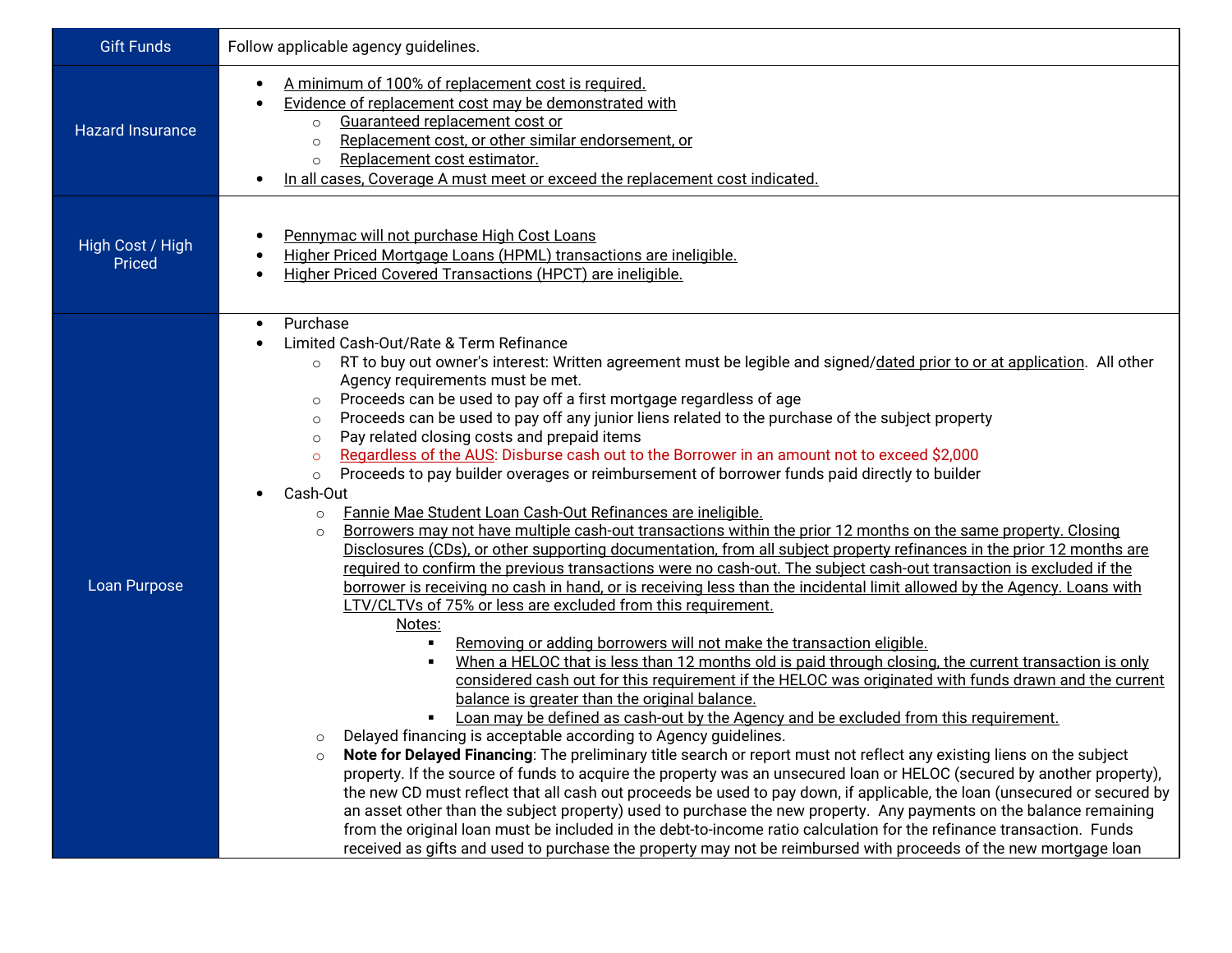| Loan Purpose:<br>Ineligible<br><b>Transactions</b> | Intra-family purchases as a means to obtain cash-out for the seller while avoiding cash-out qualifications and pricing are not eligible<br>transactions. These types of transactions may seem to meet Agency guidelines, they are not bonafide purchase transactions and<br>therefore not eligible for purchase by Pennymac. Unacceptable transactions of this type may have some or all of the following<br>characteristics:<br>Gift of equity from the seller<br>$\bullet$<br>Large amount of seller credits<br>Family member remaining in the home and on title after the "purchase"<br>Seller unable to qualify for a cash-out transaction of their own |  |  |
|----------------------------------------------------|-------------------------------------------------------------------------------------------------------------------------------------------------------------------------------------------------------------------------------------------------------------------------------------------------------------------------------------------------------------------------------------------------------------------------------------------------------------------------------------------------------------------------------------------------------------------------------------------------------------------------------------------------------------|--|--|
| Minimum Loan<br>Amount                             | \$1 above the conforming standard or high balance limit based on the property's location                                                                                                                                                                                                                                                                                                                                                                                                                                                                                                                                                                    |  |  |
| Mortgage Insurance                                 | Mortgage insurance is not required                                                                                                                                                                                                                                                                                                                                                                                                                                                                                                                                                                                                                          |  |  |
| Occupancy                                          | Primary Residence - 1-2 units<br>$\bullet$<br>Second Homes - 1-unit only<br>o See Documentation section for when borrowers do not currently own a primary residence.<br>Investment 1-2 unit and Primary Residence 2 unit properties:<br>When using rental income to qualify from a subject property, the borrower must own a principal residence or document a<br>$\circ$<br>reasonable current housing expense.<br>See Documentation section for when borrowers do not currently own a primary residence.<br>$\circ$                                                                                                                                       |  |  |
| <b>Power of Attorney</b><br>(POA)                  | Specific Power of Attorney meeting all State, Federal, Agency requirements allowed.<br>An individual employed by or affiliated with any party to the loan transaction e.g. title insurer, settlement agent etc. is not eligible<br>as a POA.                                                                                                                                                                                                                                                                                                                                                                                                                |  |  |
| Property: Eligible<br><b>Types</b>                 | Single Family Detached Single Unit<br>Single Family Attached Single Unit<br>2 Unit Attached/Detached<br><b>PUD<sub>s</sub></b><br>$\bullet$<br>Low-rise and High-rise Condominiums (must be Agency eligible)<br>Rural Properties (in accordance with agency Guidelines, properties must be residential in nature)<br>$\bullet$                                                                                                                                                                                                                                                                                                                              |  |  |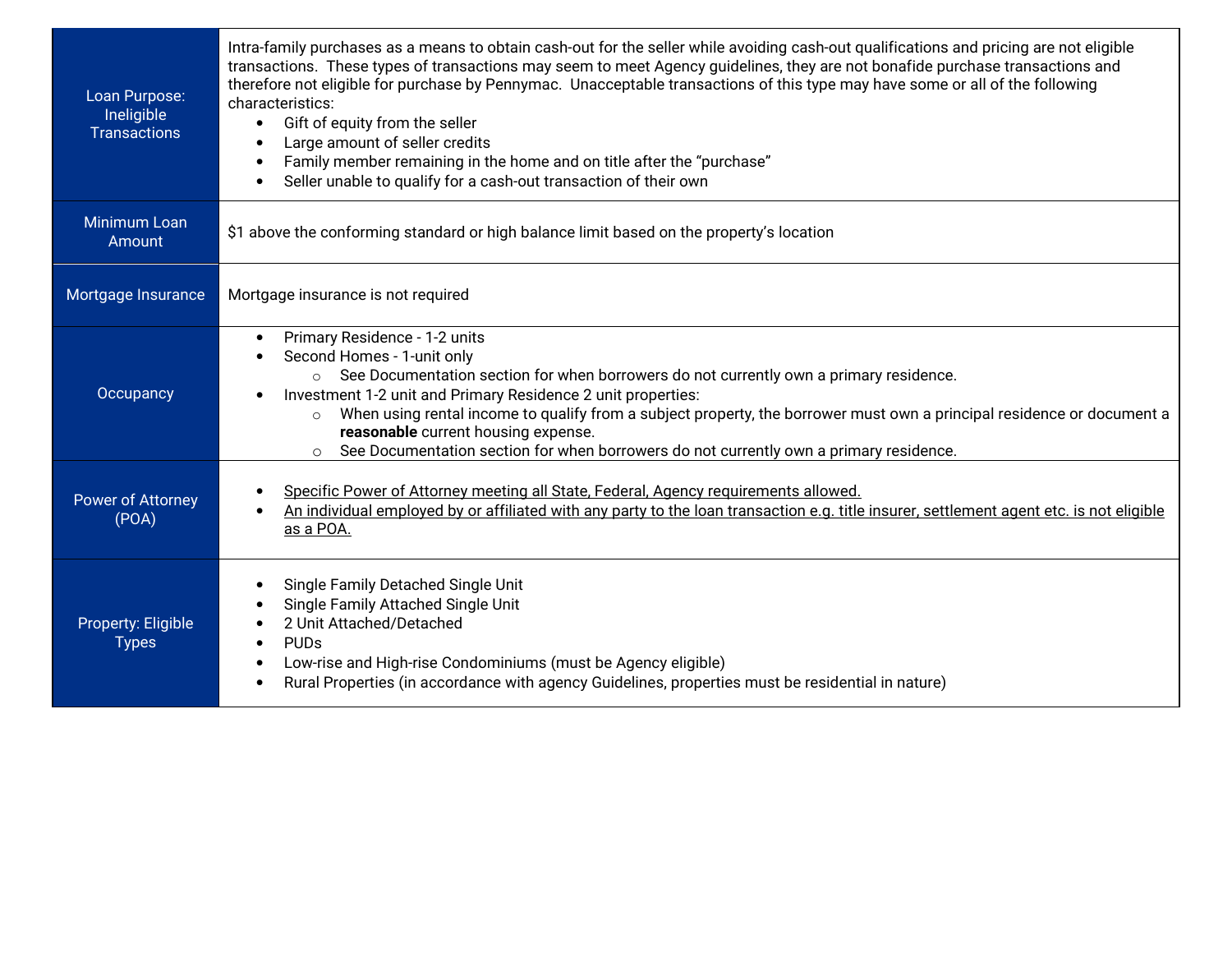| Property: Ineligible<br><b>Types</b>                                                            | Manufactured homes. This includes on-frame modular homes built on a permanent chassis.<br>$\bullet$<br>Manufactured homes are eligible as Accessory Units if they meet the requirements per Selling Guide Section B2-3-04<br>$\circ$<br>and are not given any value by the appraiser.<br><b>Mobile Homes</b><br>$\bullet$<br>Cooperatives<br>New condos, unless PERS approved<br>Condotels<br><b>Hotel Condominiums</b><br><b>Timeshares</b><br><b>Working Farms and Ranches</b><br>Hobby farms<br>$\bullet$<br>Leaseholds<br><b>Unimproved Land</b><br>$\bullet$<br>Property currently in litigation<br>$\bullet$<br>Properties with deed restrictions or resale restrictions<br>٠<br>Geodesic or berm homes<br>$\bullet$<br>Land Trust, including community land trusts<br>٠<br>Condition Rating of C5/C6 or a Quality Rating of Q6<br>Turn-key investment properties. See Property Turn-key Investments section for additional details.<br>$\bullet$<br>Properties located in Lava Zone 1 or 2<br>$\bullet$ |  |
|-------------------------------------------------------------------------------------------------|----------------------------------------------------------------------------------------------------------------------------------------------------------------------------------------------------------------------------------------------------------------------------------------------------------------------------------------------------------------------------------------------------------------------------------------------------------------------------------------------------------------------------------------------------------------------------------------------------------------------------------------------------------------------------------------------------------------------------------------------------------------------------------------------------------------------------------------------------------------------------------------------------------------------------------------------------------------------------------------------------------------|--|
| <b>Property Flipping</b><br><b>Policy (Properties</b><br>resold within 180<br>days of purchase) | Properties that involve a re-sale that occurred within the last 180 days that have a non-arm's length relationship between the buyer and<br>seller and an increase in value are prohibited. Time frame is established by seller's date of acquisition as the date of settlement on the<br>seller's purchase of that property and the execution of a sales contract to another party                                                                                                                                                                                                                                                                                                                                                                                                                                                                                                                                                                                                                            |  |
| Property: Maximum<br><b>Number of Financed</b><br><b>Properties</b>                             | Maximum number of 10 financed properties.<br>$\bullet$<br>Follow applicable agency guidelines for reserves, FICO, and LTV limits<br>$\bullet$                                                                                                                                                                                                                                                                                                                                                                                                                                                                                                                                                                                                                                                                                                                                                                                                                                                                  |  |
| Property: Turn-key<br><b>Investments</b>                                                        | Purchase or refinance transactions involving turn-key investment, or other similar arrangements, are not eligible for origination by<br>Pennymac. Characteristics of a Turn-key property include but are not limited to:<br>The property seller is an LLC (or other entity) that purchases distressed properties and re-sells to borrowers at a non-distressed<br>valuation.<br>Property seller or a related entity enters into an agreement to manage the property on behalf of the buyer including marketing,<br>$\bullet$<br>tenant screening, rent collection, maintenance, etc.<br>Buyer frequently lives out-of-the-area from the subject property.<br>$\bullet$<br>See Pennymac Announcement 15-24 for additional details.<br>$\bullet$                                                                                                                                                                                                                                                                 |  |
| Ratios                                                                                          | The Maximum DTI is 45% with an AUS accept                                                                                                                                                                                                                                                                                                                                                                                                                                                                                                                                                                                                                                                                                                                                                                                                                                                                                                                                                                      |  |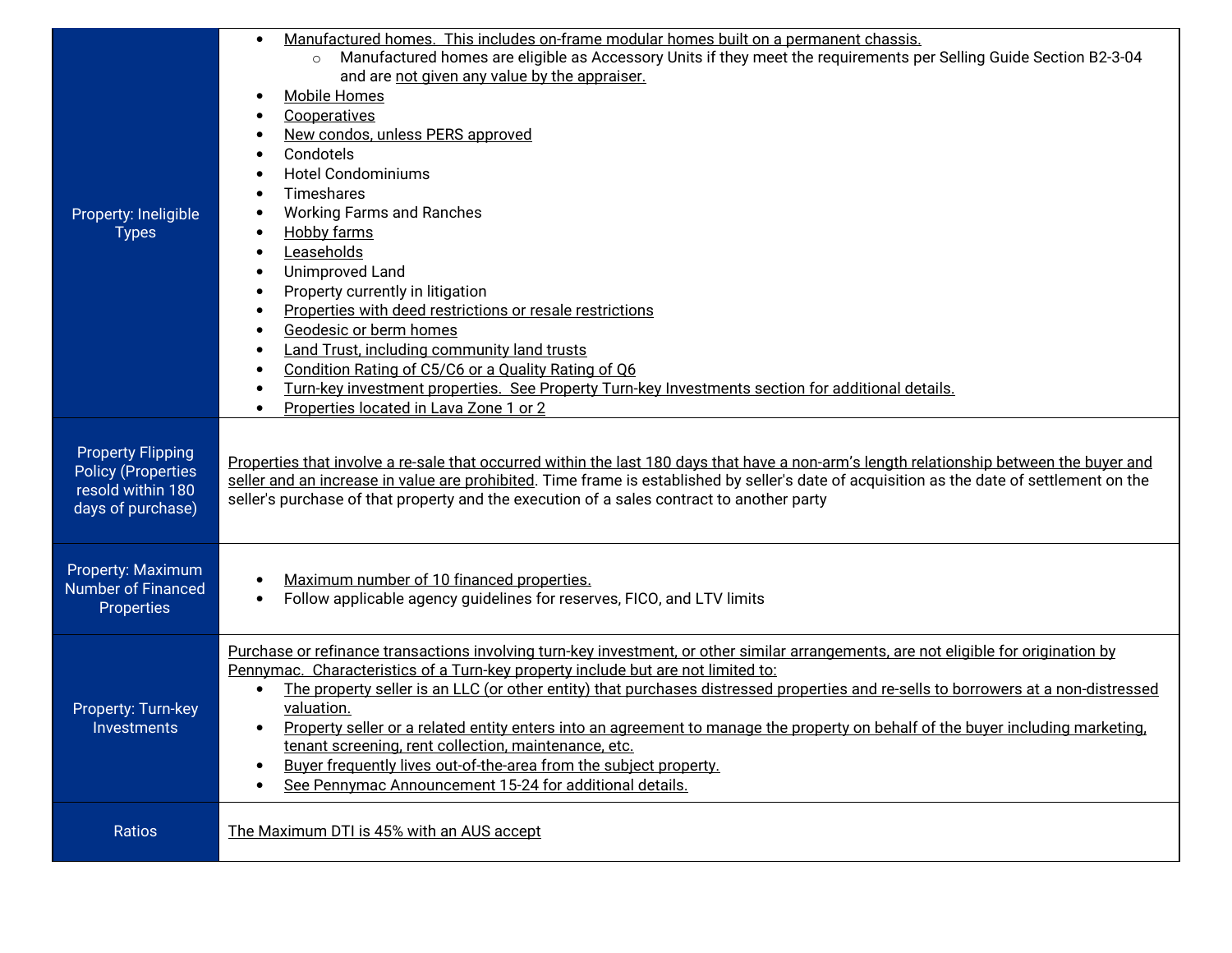| <b>Recently Listed</b><br>Properties | No Cash-Out Transaction<br>$\bullet$<br>The subject property must not be currently listed for sale. It must be taken off the market on or before the disbursement<br>$\circ$<br>date. Borrowers must confirm their intent to occupy the subject property (for principal residence transactions).<br><b>Cash-Out Transaction</b><br>Properties listed for sale in the six months preceding the application date for new financing are limited to 70%<br>LTV/CLTV. Properties that were listed for sale must be taken off the market on or before the disbursement date.                                                                                                                                                                                                                                        |
|--------------------------------------|---------------------------------------------------------------------------------------------------------------------------------------------------------------------------------------------------------------------------------------------------------------------------------------------------------------------------------------------------------------------------------------------------------------------------------------------------------------------------------------------------------------------------------------------------------------------------------------------------------------------------------------------------------------------------------------------------------------------------------------------------------------------------------------------------------------|
| <b>Rental Income</b><br>Calculation  | Follow applicable Agency guidelines for rental income, including calculation and amounts eligible for use.<br>Borrower must own a primary residence (DU and LPA) or have a reasonable housing expense (DU only) to use rental income.                                                                                                                                                                                                                                                                                                                                                                                                                                                                                                                                                                         |
| <b>Reserves</b>                      | The AUS will determine the reserve requirements based on the overall risk assessment of the loan, the minimum reserve<br>$\bullet$<br>requirement that may be required for the transaction, and whether the borrower has multiple financed properties.<br>If the borrower owns other financed properties, additional reserves must be calculated and documented for financed properties<br>other than the subject property and the borrower's principal residence.<br>Loan balances > \$2M: 18 months of PITIA required plus 6 months PITIA additional for each additional financed property.<br>$\bullet$                                                                                                                                                                                                    |
| <b>State Restrictions</b>            | Illinois Land Trust Vesting's are not eligible for loan sale to PNMAC<br>Texas 50 (a)(6) refinance mortgages are not eligible<br>$\bullet$                                                                                                                                                                                                                                                                                                                                                                                                                                                                                                                                                                                                                                                                    |
| <b>Tax Transcripts</b>               | Tax transcripts for the most recent one year are required for all self-employed borrowers whose income is used to qualify. If<br>only non-self-employed income is used to qualify, transcripts are not required.<br>When tax transcripts are provided, they must support the income used to qualify.<br>A properly executed 4506-C is required for all transactions except:<br>Loan file contains tax transcripts, or<br>$\circ$<br>If tax transcripts are not available (due to a recent filing for the current year) a copy of the IRS notice showing "No record of<br>return filed" is required along with documented acknowledgement receipt (such as IRS officially stamped tax returns or evidence<br>that the return was electronically received) from the IRS and transcripts from the previous year. |